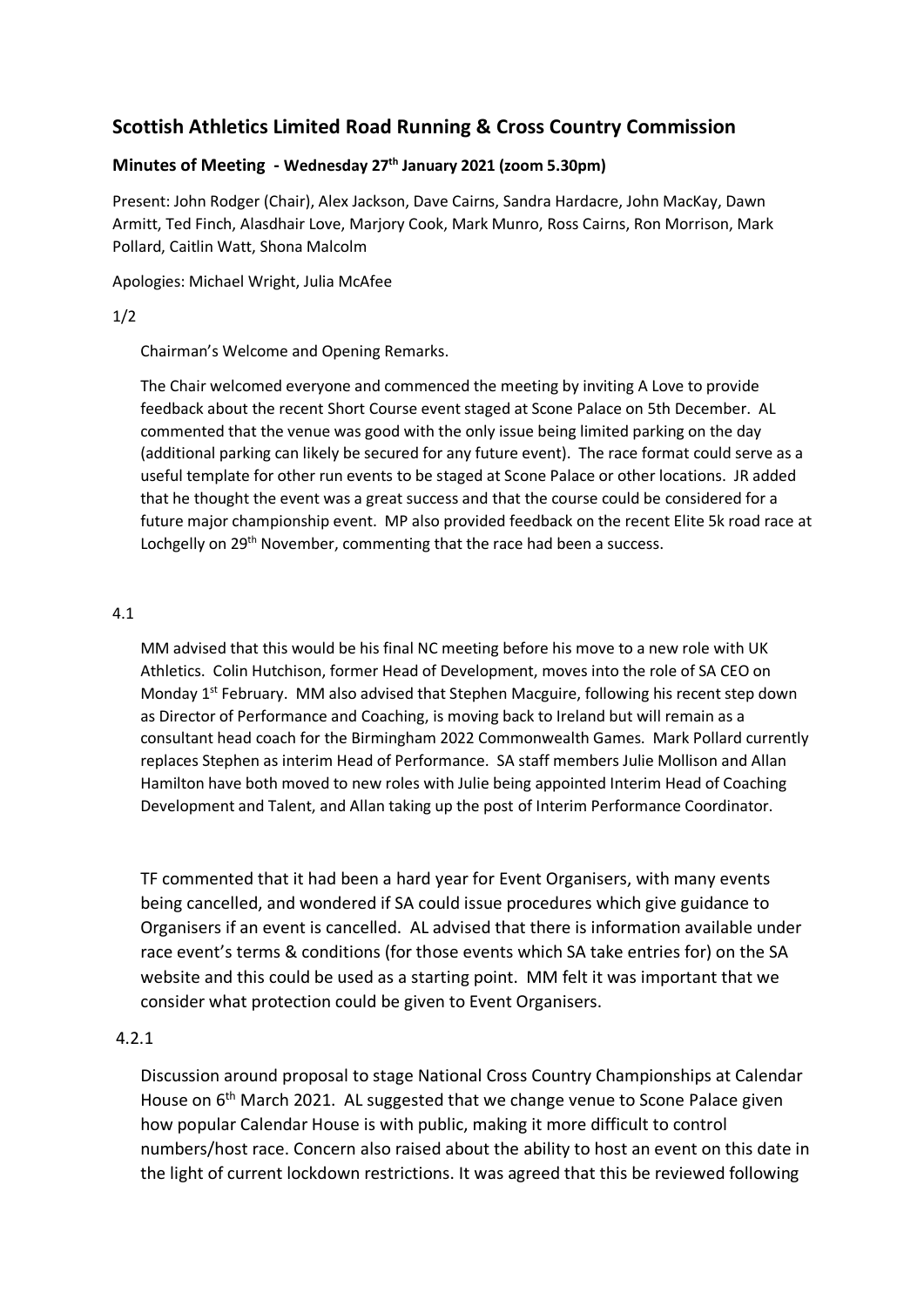### 4.2.1 cont

the Scottish Government's update on 2<sup>nd</sup> February. If the lockdown is extended towards the end of February it was accepted that it would not be feasible to hold the event on the  $6<sup>th</sup>$  March. MM commented that Iain Beattie/Lindsay's was keen to host the event later in the year, if not deemed practical currently. Some discussion about hosting in June as an option. To review next meeting.

## 4.2.2

It was agreed that a decision would be deferred about the planned March road races (YARR, East Fortune) pending further information about lockdown restrictions.

AL asked the Commission to consider whether we should award championship status to District/National road race events for the remainder of the 2020/21 season, or whether we should start afresh from 1/9/2001 (new 21/22 season). It was unanimously agreed not to award championship status given the current uncertainty and restrictions on race format.

# 4.2.3

AL provided an update on the Virtual races commenting that uptake had been good but entries are now starting to reduce, suggesting athletes are getting fed up with these. AJ also commented that the limited travel restrictions would likely be another reason for the decline in uptake.

## 4.3

It was agreed to plan endurance events as normal for the forthcoming 2021/22 Calendar. A clash of dates with District XC Relays being held on same date as SA Awards dinner, was discussed and the Commission did not foresee this to be an issue.

## 4.3.3

A letter had been received from Cliff Robinson, UK Cross Challenge organiser, who has provisionally included a leg of the Cross Challenge, to be incorporated into the Inter Districts, staged at Edinburgh on 15<sup>th</sup> January 2022. Cliff also suggests using the venue to stage the World Cross Country Trials. JR commented this would add status to our existing Inter District event. MM was hopeful that SA could put forward a good case for funding/sponsoring it.